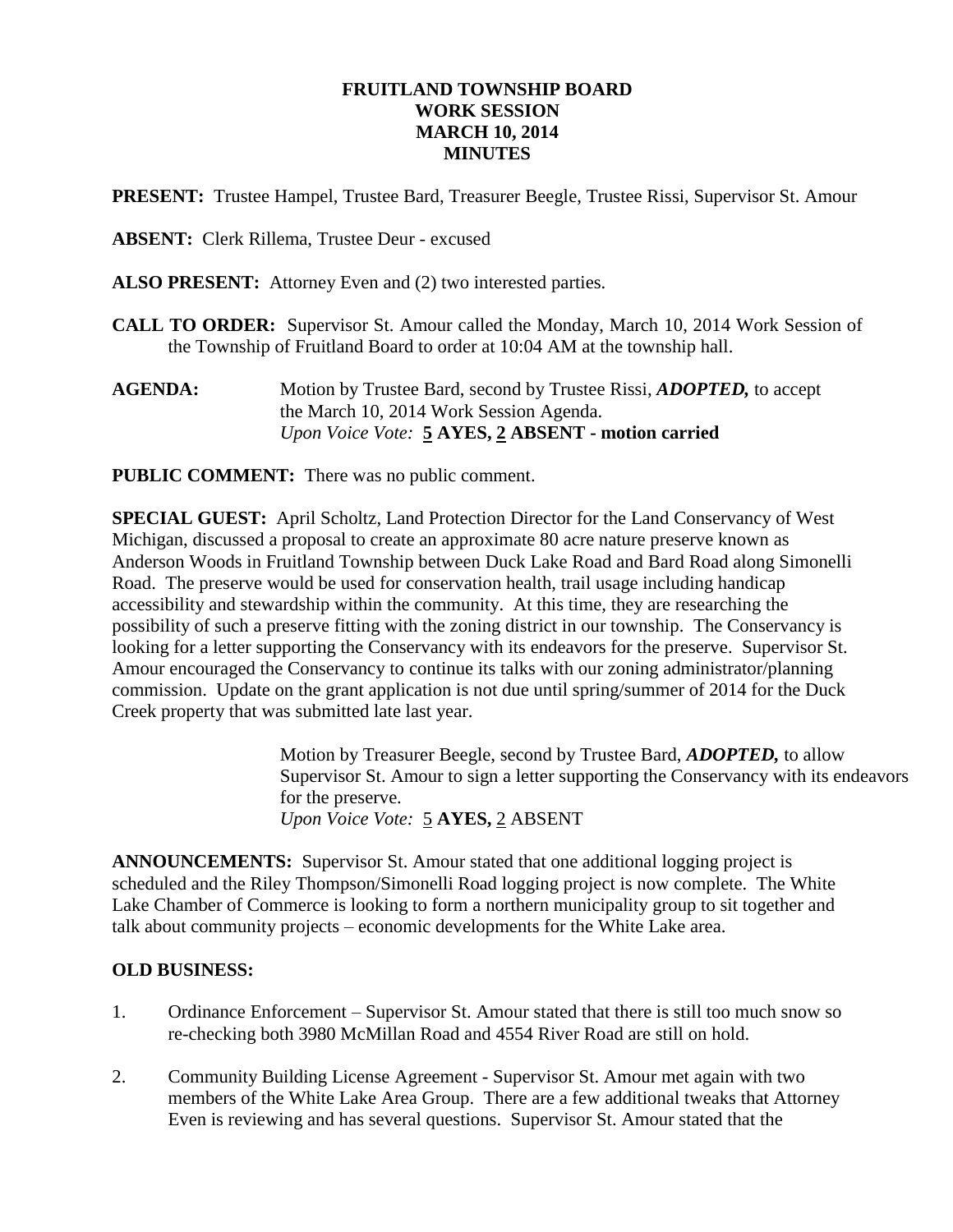### FRUITLAND TOWNSHIP MARCH 10, 2014 WORK SESSION MINUTES

agreement should be ready to go for the upcoming fiscal year. While in conversation with the members of the White Lake Area Group, they stated that the slide is in need of repair or removal. It appears to be unsafe. The board would like to see it removed and scrapped.

3. 2014-15 Budget Discussion - Supervisor St. Amour stated that the Budget Approval meeting is scheduled for Friday, March 28, 2014 at 10:00 AM. The budget is balanced and the only area still needing to be determined is the Ecology Station/Maintenance. Chef Container is not interested in running our Ecology Station only at this time. He provided the latest revenue/expenditure spreadsheet on the ecology station which is in the black but does not include the chipping of the wood pile as it is not completed yet. Supervisor St. Amour explained the dynamics of our seasonal employee not being interested in working at the ecology station. He suggested employing someone to just work the ecology station and continue employment with our seasonal employee to do mowing/plowing year round. The tipping fee from Muskegon County will be increasing approximately \$2,500.00 per year. Discussion on raising costs for recycling/yard waste removal was discussed and possibly having the attendant placed at the lower driveway to collect fees and have residents place garbage into the compactor and tubs themselves. One additional item for thought would be to request quotes for a single source sanitation vendor for curbside service for Fruitland Township. Research will be done by Trustee Bard and Supervisor St. Amour with surrounding municipalities that have obtained such service before the Monday Regular meeting. Information was received from the County on one free tipping day. We have in the past provided a \$5.00 one day only trip for a whole month. The board supports the \$5.00 one day only for 2014.

### **NEW BUSINESS:**

- 1. 4th Quarter 2013-14 Budget Amendments Clerk Rillema prepared the listing of additional amendments necessary for 4th quarter 2013-14. A motion will be prepared for the Monday Regular meeting.
- 2. 2013 Hydrant Fee Treasurer Beegle stated that an invoice was received for the 2013 hydrant fee in the amount of \$2,200.00. A motion will be prepared for the Monday Regular meeting.
- 3. 2014-15 Trustee Salary Resolution The resolution for Trustee's salaries will be put forth at the Monday Regular meeting in the same amount as 2013-14.
- 4. Board of Comments Trustee Bard inquired if an agenda item could be placed on an upcoming agenda to discuss keeping the hall open on Friday afternoons and change the policy on closing the hall open during closures for Whitehall District Schools. Discussion on Friday closures was discussed and dismissed. The policy on closing the hall will be placed on the April work session. The Parks Commission has approved the pavilion rental agreement that will be placed on the Monday Regular meeting. Trustee Rissi also asked to have the Duck Creek Watershed on the Monday Regular agenda. Trustee Hampel asked what was happening with Michillinda Beach Lodge/Yacht Club planning commission requests. Both were tabled. No news on the Mason Drain update.

# **ADJOURNMENT:**